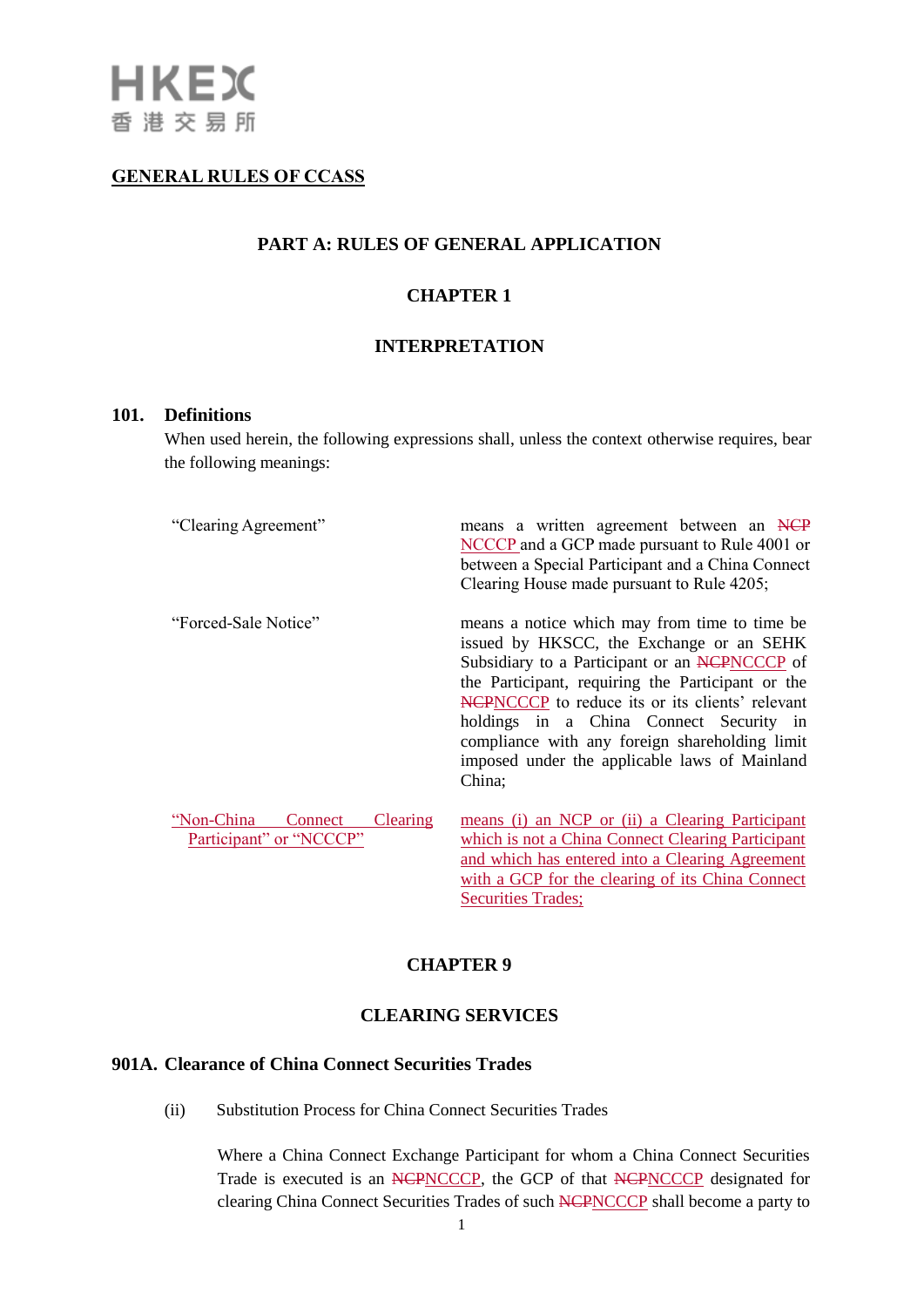

the China Connect Securities Trade as principal in substitution for, and with exactly the same rights and obligations under the China Connect Securities Trade as, that NCPNCCCP.

#### **CHAPTER 19**

# **INDEMNITY**

#### **1902. Participants liable for officers, employees etc.**

For the purpose of determining whether a Participant other than an Investor Participant or a Corporate Investor Participant is liable under Rule 1901, the acts or omissions of its officers, employees, agents, representatives, SSA Statement Recipients and the persons comprising SSA Statement Recipients, and NCPs shall be deemed to be the acts or omissions of the Participant or in the case of any NCCCP in respect of its China Connect Securities Trades, deemed to be the acts or omissions of its GCP designated for the clearing of such China Connect Securities Trades.

# **CHAPTER 25**

#### **GUARANTEE FUND**

# **2502. Contributions by Clearing Participants**

Each Clearing Participant shall pay to HKSCC the Basic Contribution and the Dynamic Contribution, being two types of contributions to the Guarantee Fund, in accordance with the Rules. HKSCC shall credit the Basic Contributions and Dynamic Contributions by Clearing Participants to the Guarantee Fund.

(i) Basic Contribution

Subject to this Rule and Rule 2509B, the amount of Basic Contribution from time to time required to be made by each Clearing Participant shall be determined by reference to and shall be subject to such adjustments as are provided in the Operational Procedures.

The minimum amount of Basic Contribution to be made by each DCP shall be HK\$50,000 or HK\$50,000 in respect of each Stock Exchange Trading Right held by such DCP in the Exchange, whichever is the higher. The minimum amount of Basic Contribution to be made by each GCP shall be HK\$150,000 or the aggregate of HK\$50,000 in respect of each Stock Exchange Trading Right held by it and HK\$50,000 in respect of each NCP NCCCP with whom such GCP has entered into a Clearing Agreement, whichever is the higher. The minimum amount of Basic Contribution to be made by each Clearing Participant shall be made in cash. HKSCC may from time to time specify such other amount as the minimum amount of Basic Contribution by each Clearing Participant.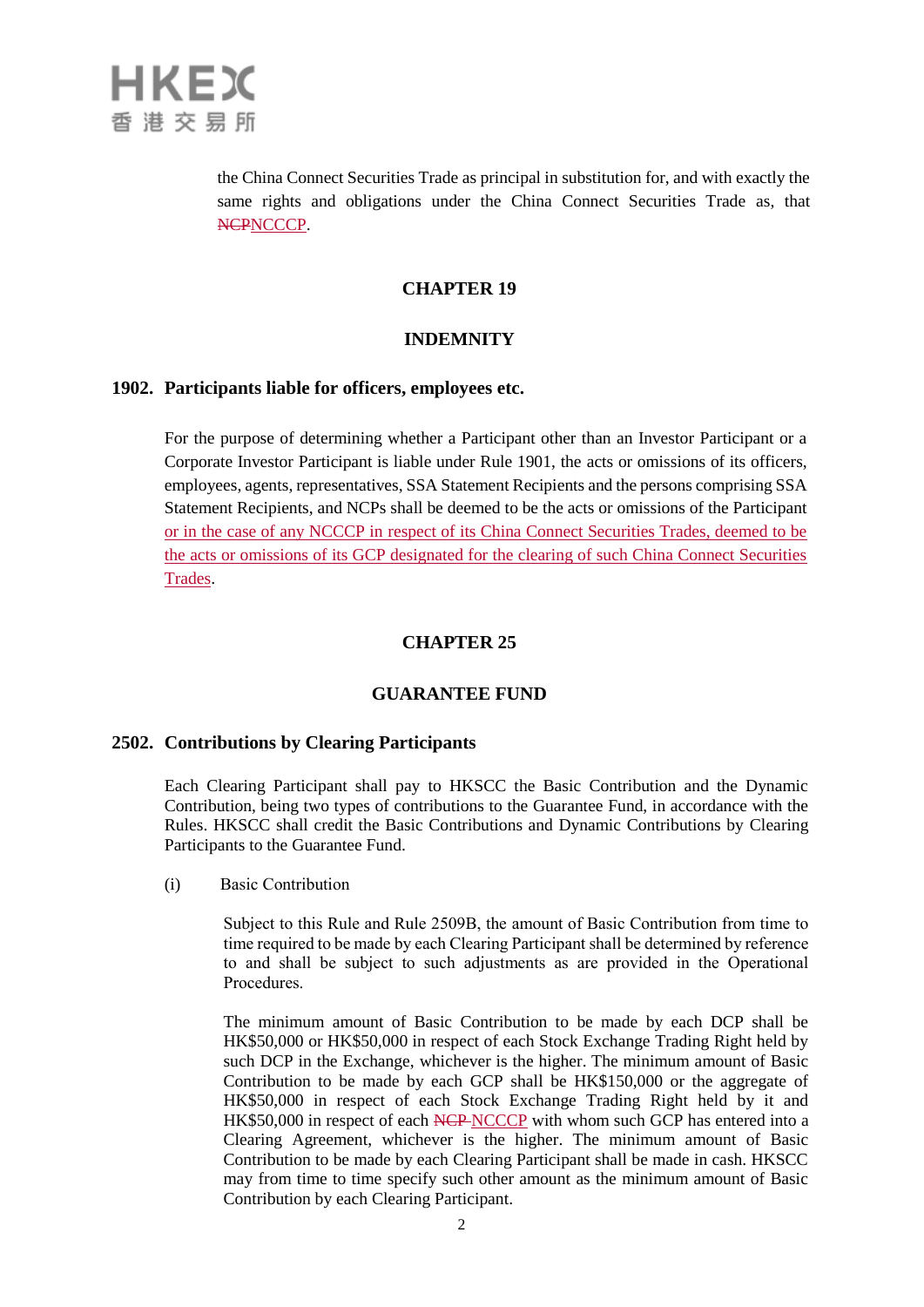# **CHAPTER 36**

# **RISK MANAGEMENT MEASURES - CNS SYSTEM**

# **3602A.Mainland Settlement Deposit and Mainland Security Deposit**

Each China Connect Clearing Participant shall on demand provide to HKSCC such amount of Mainland Settlement Deposit and Mainland Security Deposit for each China Connect Market as may from time to time be determined by HKSCC to be payable by the China Connect Clearing Participant in respect of its or its NCPs<sup>2</sup>NCCCPs<sup>2</sup> China Connect Securities Trades on that China Connect Market.

HKSCC shall be entitled from time to time and at any time to compute Mainland Settlement Deposit and Mainland Security Deposit using the formulae set forth in the Operational Procedures or such other methods and assumptions as HKSCC may consider appropriate. Unless HKSCC otherwise specifies, in respect of each China Connect Market, (i) Mainland Settlement Deposit will be computed with reference to the buy turnover in China Connect Securities and any overdue short CNS stock positions in China Connect Securities of a China Connect Clearing Participant and its NCPsNCCCPs on that China Connect Market and the sell turnover in China Connect Securities that are executed on that China Connect Market by the China Connect Clearing Participant and its NCPsNCCCPs for Special Segregated Accounts; and (ii) Mainland Security Deposit will be computed with reference to the net settlement amount in China Connect Securities Trades of the China Connect Clearing Participant and its NCPsNCCCPs on that China Connect Market under the CNS System.

# **3605. Evidence of Securities available for settlement**

In relation to Exchange Trades, China Connect Securities Trades or Clearing Agency Transactions in Eligible Securities which are subject to expiry (e.g. warrants) or which HKSCC considers as high risk securities and which are to be settled under the CNS System, the delivering Clearing Participant, delivering China Connect Clearing Participant or the delivering Clearing Agency Participant as the case may be must ensure that when they or, in the case of GCPs, including their NCPsNCCCPs, place a selling order or in the case of a Clearing Agency Transaction when the transaction is reported to HKSCC by the Clearing Agency Participant they have readily available evidence showing that, on or before the due date for settlement of the Market Contracts, they have or will have the required quantity of Eligible Securities in their stock accounts in CCASS for settlement of the Market Contracts. The delivering Clearing Participant, delivering China Connect Clearing Participant or delivering Clearing Agency Participant, as the case may be, shall provide the evidence to HKSCC upon request.

If at any time HKSCC is not satisfied that such Participant has or will have the Eligible Securities on the due date for settlement of the Market Contract, HKSCC may direct such Participant to arrange or may on behalf of such Participant execute immediately a Buy-in on or off the Exchange to purchase the Eligible Securities required by that Participant to settle its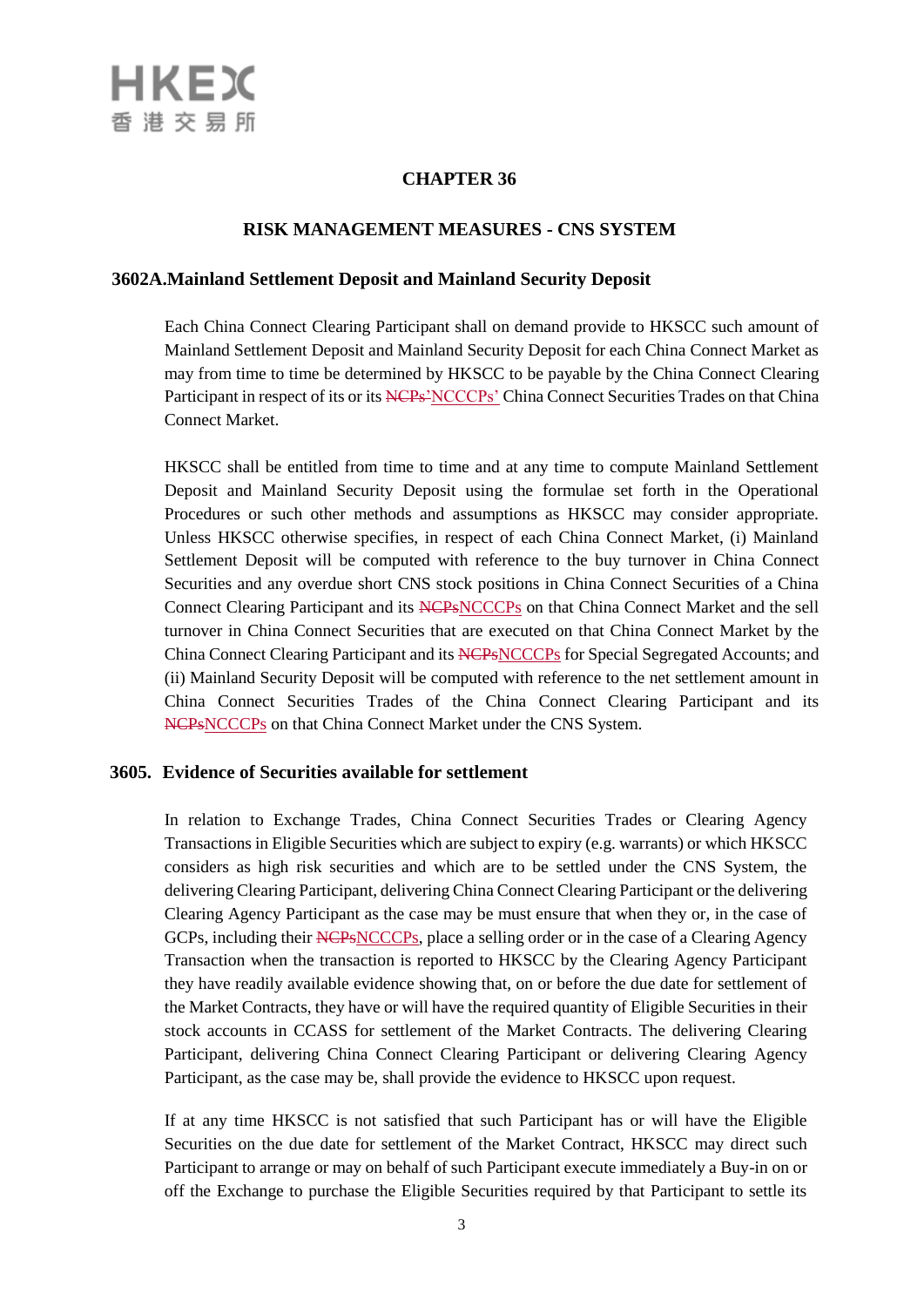

obligations in respect of that Market Contract. If a Buy-in is unable to be effected, HKSCC may require additional cash collateral to be provided by the Participant in such amount as HKSCC considers appropriate.

# **CHAPTER 37**

# **DEFAULT RULES - CNS SYSTEM**

# **3701. Events of Default**

In the event that:-

(iiia) failure by a GCP which is a registered institution under the Securities and Futures Ordinance (Chapter 571 of the Laws of Hong Kong) to demonstrate to the satisfaction of HKSCC its capability to manage the portfolio of a defaulting NCPNCCCP for which it clears. Such capability might include, for example, having a valid, binding and effective Clearing Agreement with more than one NCPNCCCP for which it provides clearing services which permits such GCP to close out positions of the NCPNCCCP in the event of a default by such NCPNCCCP under the Exchange Rules;

then on the occurrence of any one or more of such events (each an "Event of Default"), in its absolute discretion, HKSCC shall be entitled then or at any time thereafter whilst such event is, in the opinion of HKSCC, continuing unremedied, to take any one or more of the actions referred to in Rule 3702.

## **CHAPTER 40**

## **CLEARING BY GENERAL CLEARING PARTICIPANTS**

#### **4001. Execution of Clearing Agreement**

Every GCP which intends to clear and settle Exchange Trades, or Clearing Agency Transactions for an NCP and/or China Connect Securities Trades for an NCPsNCCCP shall enter into a Clearing Agreement in such form or containing such provisions as may from time to time be required by HKSCC with eachsuch NCP or NCCCPthe Exchange Trades, Clearing Agency Transactions and/or China Connect Securities Trades of which it clears and settles. Except as otherwise approved by HKSCC and subject to such terms and conditions as HKSCC may from time to time specify, a GCP shall not accept for clearing and settlement of any Exchange Trades, or Clearing Agency Transactions for an NCP and/or China Connect Securities Trades of an NCPNCCCP unless and until there is in place a valid, binding and effective Clearing Agreement between it and the NCP or the NCCCP. Every GCP which is a TSF CCASS Participant which intends to clear and settle TSF Exchange Trades for NCPs shall, in addition to the above, comply with Rule 12A21. Every GCP which is a China Connect Clearing Participant which intends to clear and settle China Connect Securities Trades for NCPsNCCCPs shall, in addition to the above, comply with Rule 4104.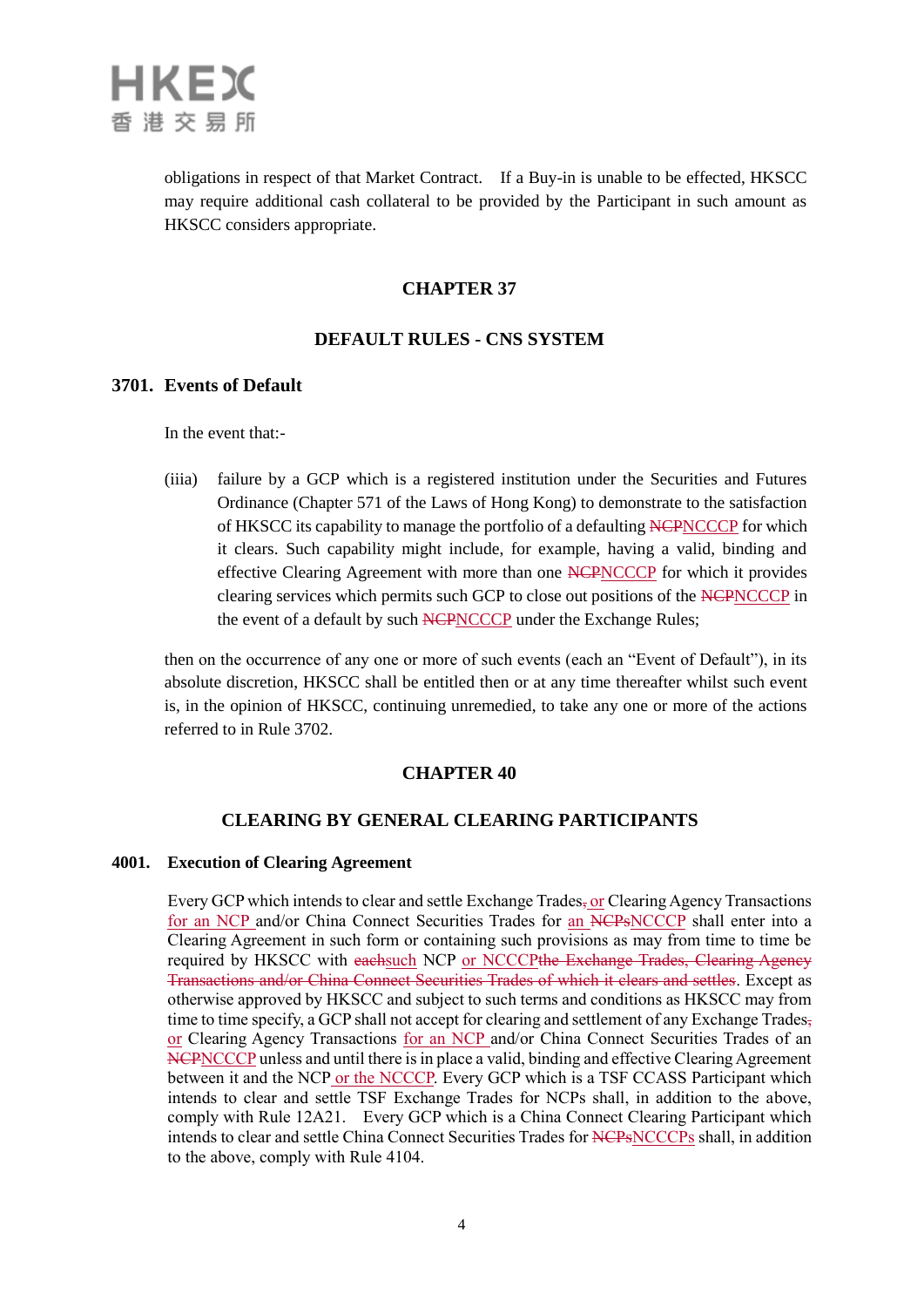## **4002. Notification of execution of Clearing Agreement**

A GCP shall notify HKSCC of each Clearing Agreement it entered into with an NCP or NCCCP forthwith upon its execution. Such notification shall be in such form as HKSCC may from time to time specify. The GCP shall, at the request of HKSCC, supply it with a certified copy of the executed Clearing Agreement.

#### **4003. Obligations of GCP**

A GCP shall capture all liabilities for all the Exchange Trades, or Clearing Agency Transactions concluded by each NCP and/or China Connect Securities Trades concluded by each NCP NCCCP with which it has entered into a Clearing Agreement, as if it were a party to these trades and transactions and shall not be entitled to decline to settle and clear any Exchange Trades, or Clearing Agency Transactions of the NCP, and/or China Connect Securities Trades of the NCPNCCCP. A GCP shall have arrangement in place with each NCP or NCCCP for the NCP or NCCCP to notify it of all Exchange Trades, and Clearing Agency Transactions concluded by the NCP and/or all China Connect Securities Trades concluded by the NCPNCCCP.

A GCP shall have arrangement in place to monitor the ability of each NCPNCCCP with whom it has entered into a Clearing Agreement to satisfy promptly all obligations arising from the Exchange Trades, Clearing Agency Transactions and/or China Connect Securities Trades, as the case may be, concluded by such NCPNCCCP. A GCP must forthwith notify HKSCC of any failure of an NCP NCCCP to meet its obligations under the Clearing Agreement, and in which the case of an NCP, HKSCC may disclose such information to any other GCP of the NCP.

A GCP shall, within a period as HKSCC may specify, provide information in its possession about its NCPs NCCCPs to HKSCC, including but not limited to, financial position, an NCP's NCCCP's underlying client information or any other information or documents as HKSCC may demand.

A GCP shall ensure that the Clearing Agreement to which it is a party, and all subsequent agreements to amend the Clearing Agreement do not contain any provision which is inconsistent with the Rules and has terms and conditions to facilitate the performance of, and be consistent with, the GCP's obligations under the Rules. The Clearing Agreement shall incorporate any additional conditions prescribed by HKSCC from time to time. A GCP shall be bound by and comply strictly with the terms of each Clearing Agreement to which it is a party, to the extent that those Clearing Agreements are consistent with the Rules.

A GCP shall notify HKSCC of any changes to any of the Clearing Agreements it entered into forthwith upon such changes being made. Such notification shall be in a form as HKSCC may from time to time specify and be accompanied by a certified copy of a document evidencing such changes. For the avoidance of doubt, a GCP must ensure that any changes to the Clearing Agreement and any amendment agreement are in compliance with these Rules.

Every GCP which is a TSF CCASS Participant which intends to clear and settle TSF Exchange Trades for NCPs shall, in addition to the above, comply with Rule 12A21. Every GCP which is a China Connect Clearing Participant which intends to clear and settle China Connect Securities Trades for NCPs shall, in addition to the above, comply with Rule 4104.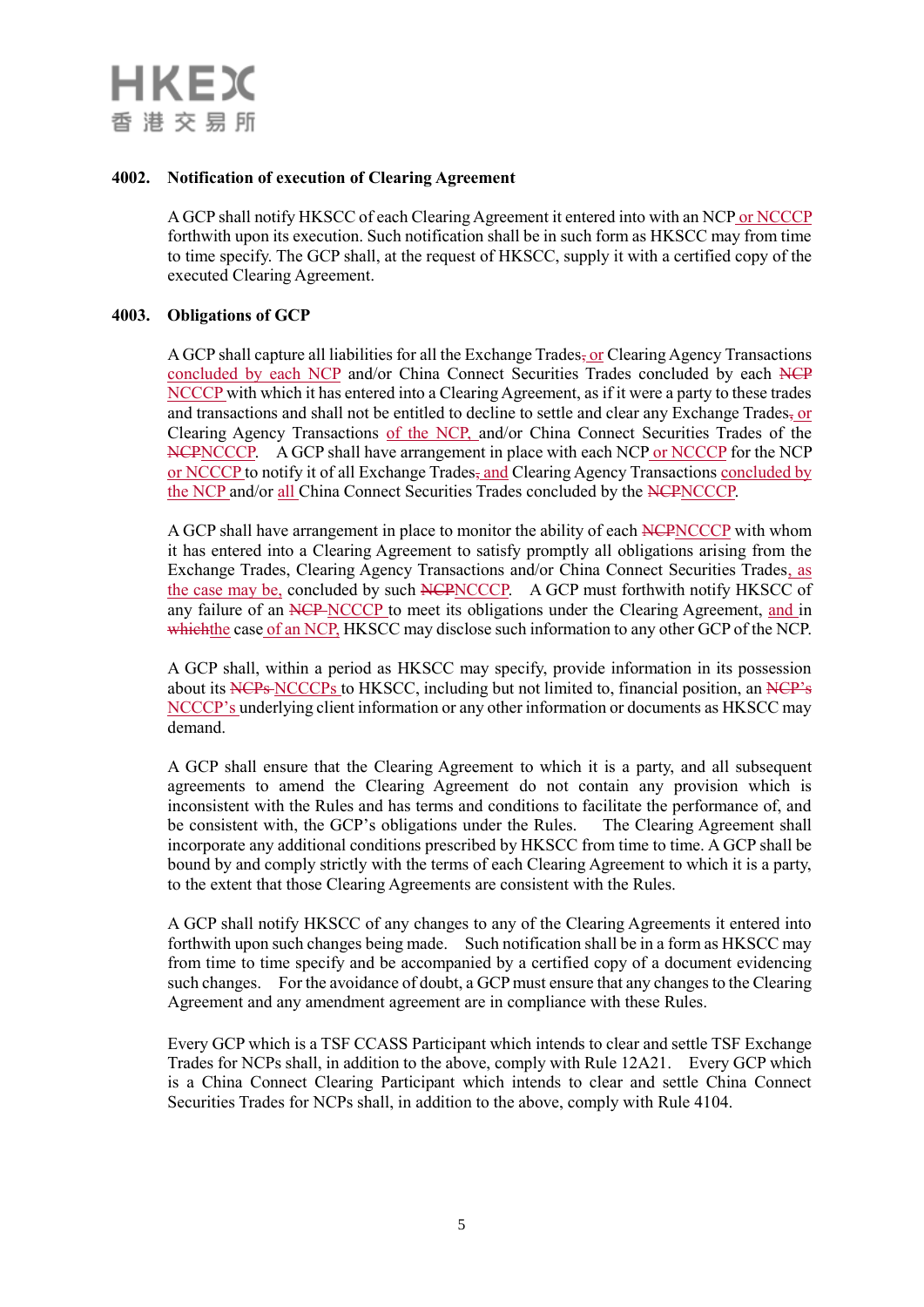# **HKEX** 香港交易所

# **4004. Termination of Clearing Agreement**

A GCP shall give prior written notice to HKSCC if it or an NCP NCCCP intends to terminate the Clearing Agreement between them, unless the NCP NCCCP has already given notice to terminate the Clearing Agreement to the Exchange in accordance with the Exchange Rules.

When HKSCC receives a termination notice from a GCP or when HKSCC receives notification from the Exchange that notice to terminate the Clearing Agreement had been given by an NCPNCCCP, HKSCC will issue a confirmation of termination to the GCP (with a copy to the NCP NCCCP concerned) in writing and unless and until written confirmation has been issued to the GCP, the Clearing Agreement shall be treated as valid, binding and effective by HKSCC for the purposes of these Rules notwithstanding any provision to the contrary in the Clearing Agreement and/or the termination notice from the GCP or the NCP NCCCP and the GCP shall continue to be bound by the Clearing Agreement and responsible for all the Exchange Trades, Clearing Agency Transactions and/or China Connect Securities Trades, as the case may be, concluded by such NCPNCCCP.

Notwithstanding the above, the Clearing Agreement is deemed to be terminated when the GCP is declared as a defaulter or suspended from further activities in CCASS under the Rules.

The termination of Clearing Agreement will not affect any rights or liabilities of the GCP and the NCP NCCCP arising out of matters which have taken place prior to the termination of the relevant Clearing Agreement and for the purpose of settlement of any such rights or liabilities of the GCP and the NCPNCCCP, HKSCC may continue to treat the GCP as the GCP of the relevant NCPNCCCP.

# **CHAPTER 41**

# **CHINA CONNECT CLEARING SERVICES**

# **4104. General Clearing Participants as China Connect Clearing Participants**

Only General Clearing Participants which are China Connect Clearing Participants shall be eligible to clear and settle China Connect Securities Trades for NCPsNCCCPs which are China Connect Exchange Participants.

A General Clearing Participant which is a China Connect Clearing Participant and which intends to clear and settle China Connect Securities Trades for NCPsNCCCPs which are China Connect Exchange Participants shall:

- (i) ensure that the Clearing Agreement it enters into with each such NCPNCCCP includes an obligation on its part to settle China Connect Securities Trades. Such General Clearing Participant should bring its NCPs'NCCCPs' attention to the special features and restrictions of the China Connect Securities Trades as highlighted in paragraph (vi) below with regard to the execution of selling orders for China Connect Securities via the Trading Links, HKSCC's powers and other matters as set out in this Chapter 41;
- (ii) be liable to HKSCC for all the China Connect Securities Trades concluded by each such NCPNCCCP with which it has entered into a Clearing Agreement, as if it were a party to these trades and shall not be entitled to decline to settle and clear any China Connect Securities Trades of the NCPNCCCP;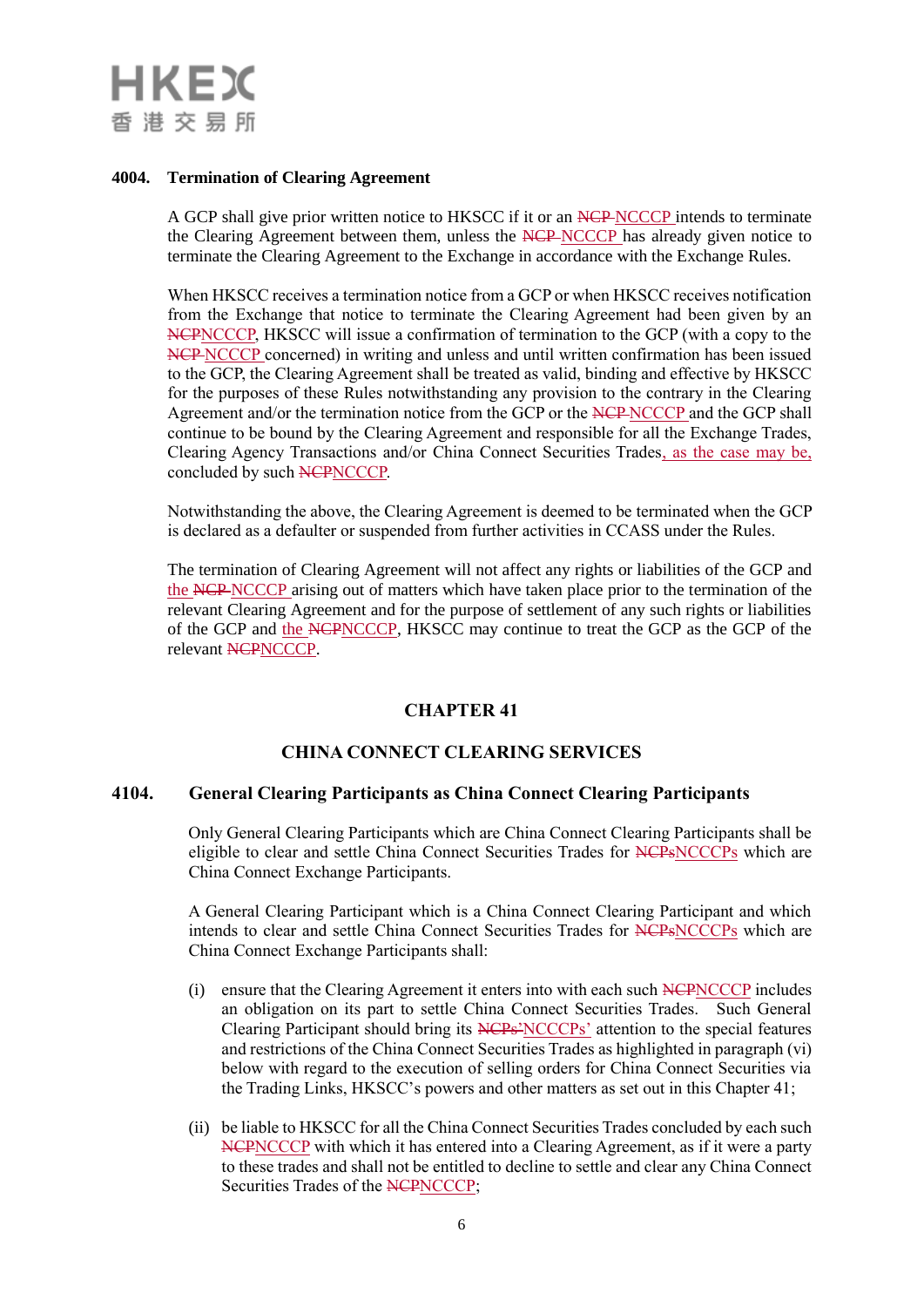- (iii) have arrangements in place with each such NCPNCCCP for the NCPNCCCP to notify it of all China Connect Securities Trades concluded by or for the NCPNCCCP;
- (iv) have arrangements in place to monitor the ability of each such NCPNCCCP with whom it has entered into a Clearing Agreement to satisfy promptly all obligations arising from the China Connect Securities Trades concluded by or for such NCPNCCCP;
- (v) forthwith notify HKSCC of any failure of an NCPNCCCP to meet its obligations under the Clearing Agreement, and in which the case of any NCP, HKSCC may disclose such information to any other GCP of the NCP; and
- (vi) designate its CCASS stock accounts, which may either be its stock accounts or specific SSAs with Statement Service, to such NCPsNCCCPs for the purposes of maintaining their holdings of China Connect Securities in CCASS and for facilitating the determination of the maximum amount of China Connect Securities that may be sold by an NCPNCCCP on a particular Trading day. Subject to the Rules and the Exchange Rules, a General Clearing Participant shall ensure that such account designation is performed accurately and properly, and shall have measures in place to ensure that each of its NCPsNCCCPs will not place or execute selling orders for any China Connect Security via the relevant Trading Link such that the aggregate selling quantity of such China Connect Security on a Trading day is in excess of the aggregate holding of the China Connect Security in the CCASS stock account(s) designated to the NCPNCCCP as of the end of the immediately preceding batch-settlement run of Settlement Instructions on China Connect Securities effected by HKSCC.

## **4107. Risk Management Measures applicable to China Connect Securities Trades**

## **i. Mainland Settlement Deposit and Mainland Security Deposit**

Each China Connect Clearing Participant shall on demand provide to HKSCC such amount of Mainland Settlement Deposit and Mainland Security Deposit for each China Connect Market as may from time to time be determined by HKSCC to be payable by the China Connect Clearing Participant in respect of its or its NCPs'NCCCPs' China Connect Securities Trades on that China Connect Market.

HKSCC shall be entitled from time to time and at any time to compute Mainland Settlement Deposit and Mainland Security Deposit using the formulae set forth in the Operational Procedures or such other methods and assumptions as HKSCC may consider appropriate. Unless HKSCC otherwise specifies, in respect of each China Connect Market, (i) Mainland Settlement Deposit will be computed by reference to the buy turnover in China Connect Securities and any overdue short CNS stock positions in China Connect Securities of a China Connect Clearing Participant and its NCPsNCCCPs on that China Connect Market and the sell turnover in China Connect Securities that are executed on that China Connect Market by the China Connect Clearing Participant and its NCPsNCCCPs for Special Segregated Accounts; and (ii) Mainland Security Deposit will be computed by reference to the net settlement amount in China Connect Securities Trades of the China Connect Clearing Participant and its NCPsNCCCPs on that China Connect Market under the CNS System.

## **4110. Compliance with applicable laws and the Rules**

## **iv. Shareholding restrictions**